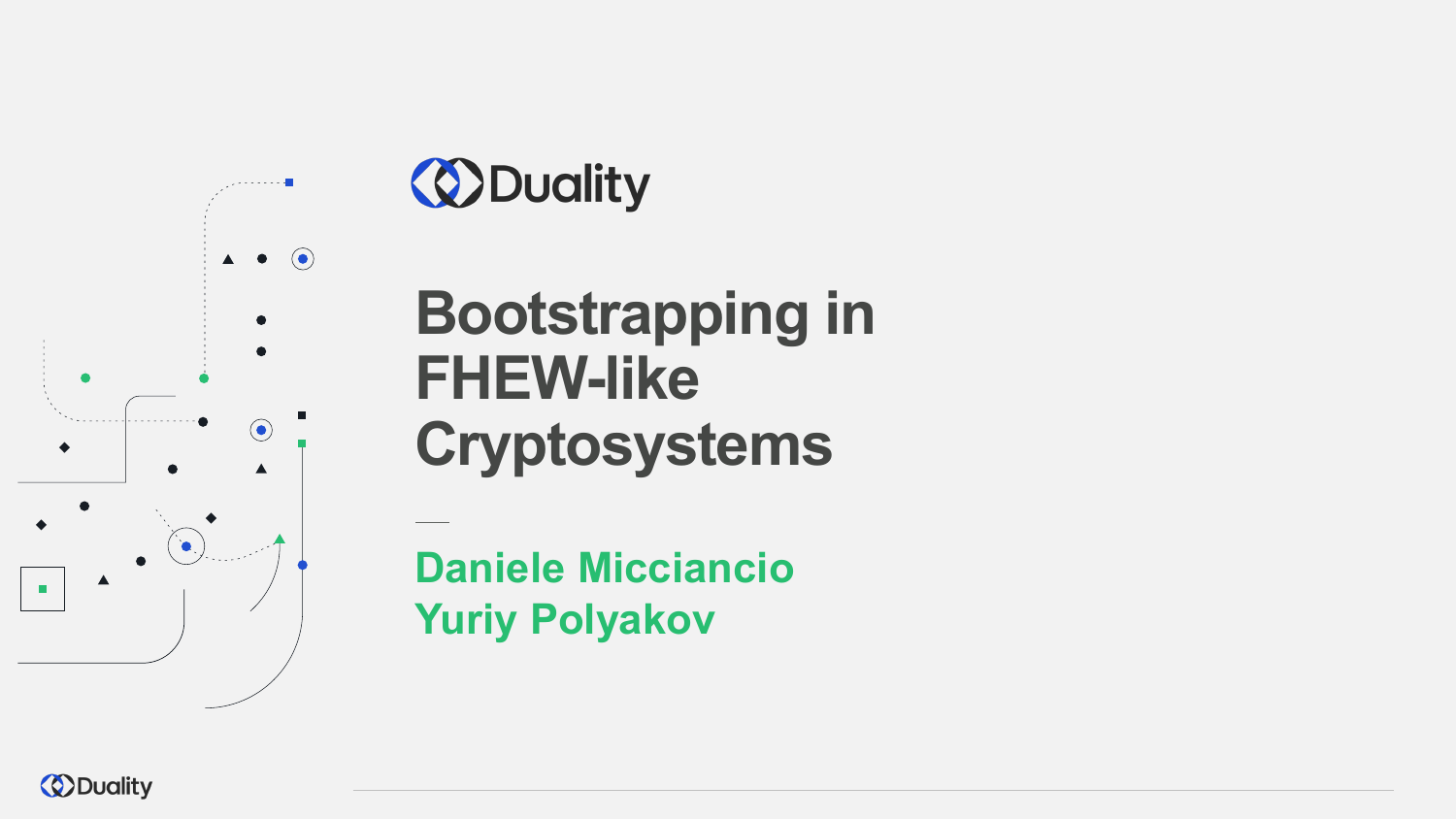### **Introduction**

Bootstrapping is the core operation of fully homomorphic encryption (FHE)

- Bootstrapping: homomorphic evaluation of a decryption circuit using an encryption of the secret key
	- Refreshes the noise to support more computations
- There are two common bootstrapping approaches for exact homomorphic encryption schemes: BGV-like and FHEW-like
- BGV-like approach: Simultaneously refresh a vector of many (hundreds/thousands) encrypted numbers
	- The latency of BGV-like bootstrapping is relatively high: from 10 seconds up to thousands of seconds (single-threaded CPU)
	- Amortized time is small (on the order of 1 ms)
- FHEW-like approach: Refresh one small number, e.g., bit, at a time, also performing an arbitrary computation during bootstrapping
	- Latency is low: from 10 ms to hundreds of milliseconds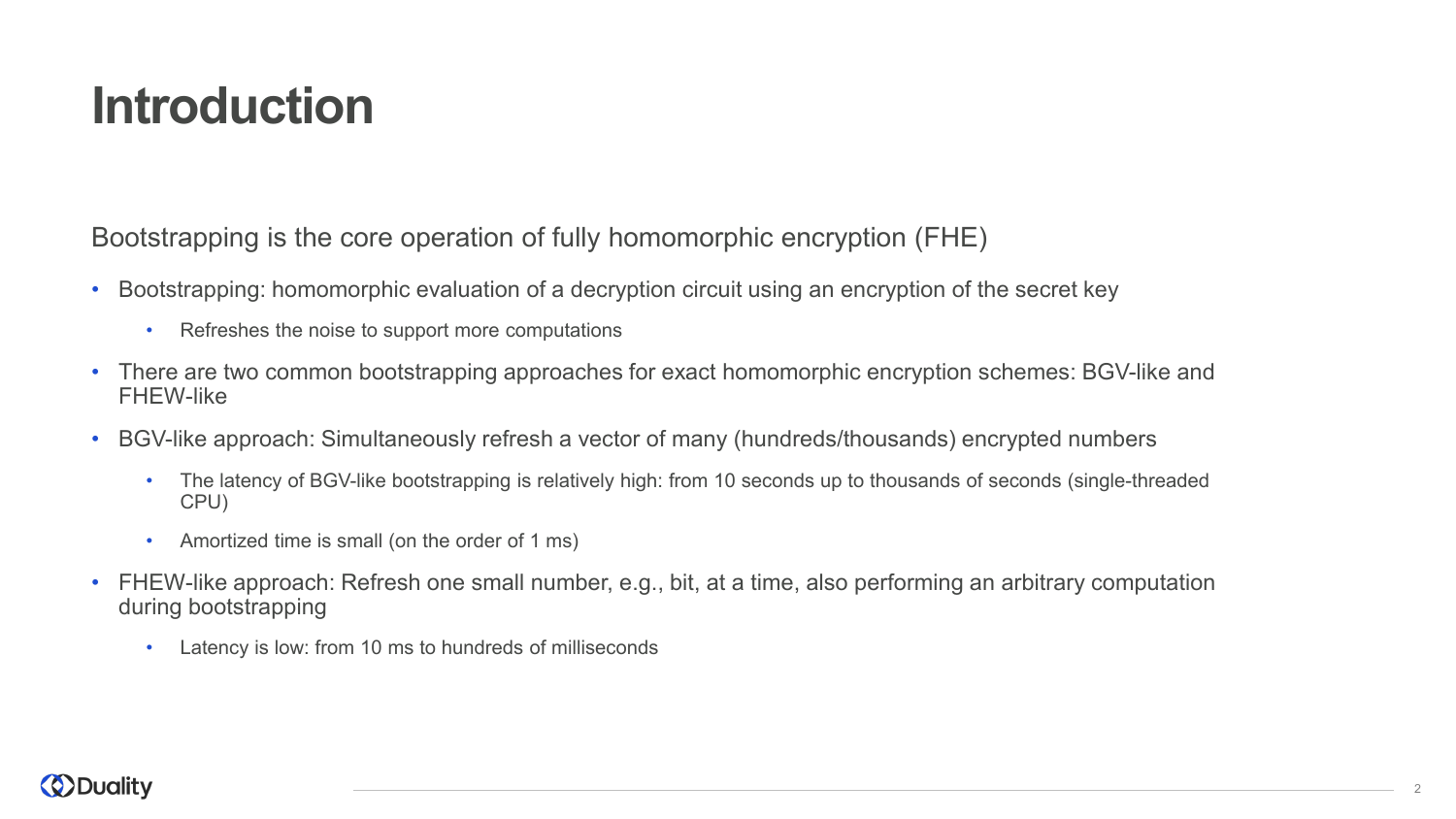# **FHEW-like approach: History**

- Ducas and Micciancio [DM15] proposed and implemented FHEW as a scheme for Boolean operations. Each Boolean operation (except for negation) requires bootstrapping
	- They achieved a runtime of less than of one second for bootstrapping (0.69 seconds)
- The FHEW cryptosystem introduced two important technical innovations:
	- The observation that the evaluation of an arbitrary function can be split into the computation of a linear function followed by a table look-up, which can be easily performed during bootstrapping essentially at no additional cost.
	- A ring version of the GSW cryptosystem (based on the Ring LWE problem), and a method to use it to efficiently implement the cryptographic accumulator using a single (Ring) LWE ciphertext.
- Chillotti, Gama, Georgieva and Izabachene developed TFHE as an improved version of FHEW
	- In [CGGI16], they reduced the runtime to 52 milliseconds by using a different bootstrapping technique and also applying several algorithmic optimizations
	- In [CGGI17], the authors further reduced the bootstrapping time to 13 milliseconds by applying further (implementation-specific) optimizations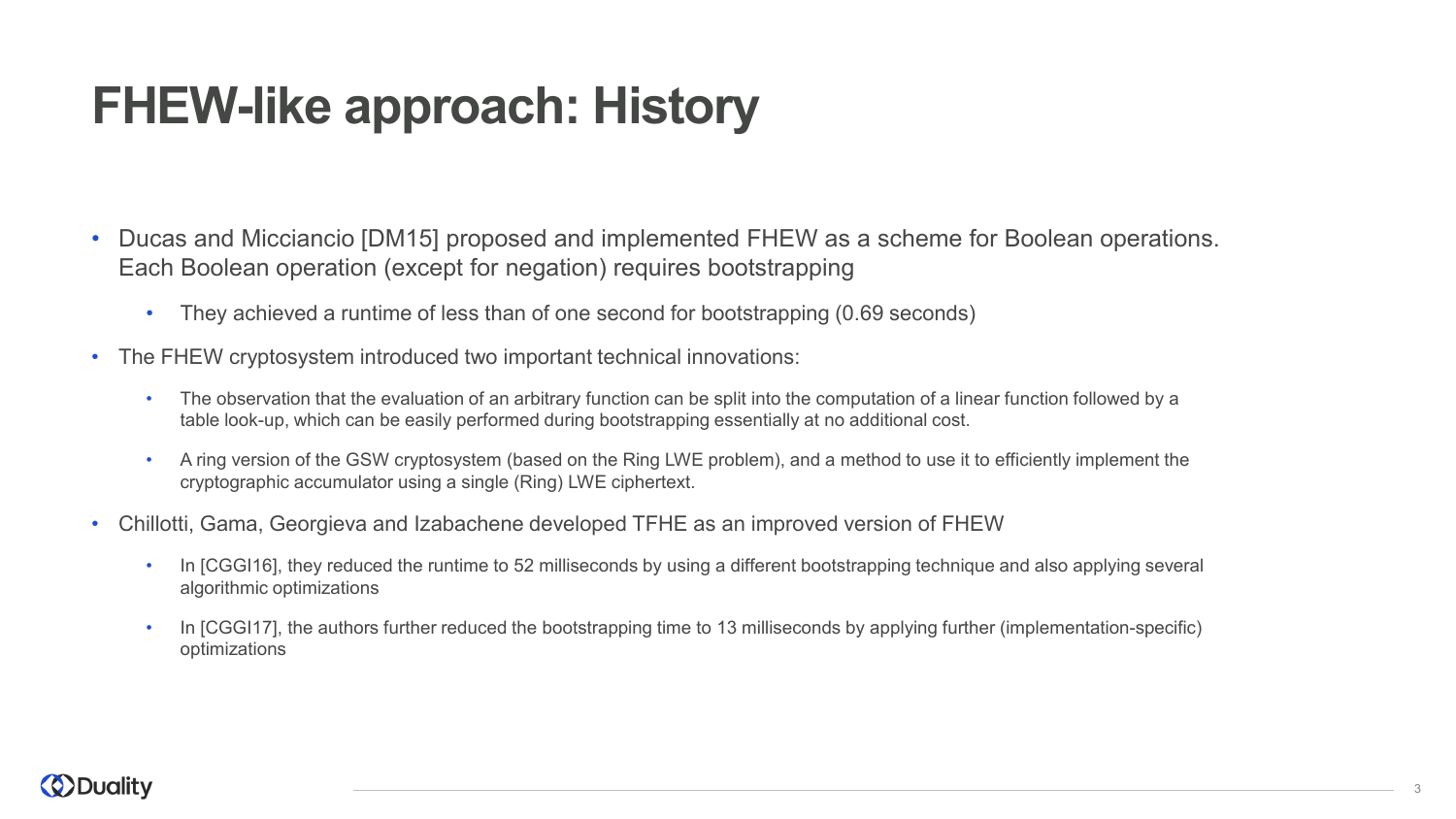## **Differences between FHEW and TFHE**

The main differences can be summarized as follows

- FHEW uses a ring version of the bootstrapping procedure proposed by Alperin-Sherif and Peikert [AP14] based on a GSW cryptosystem
- TFHE employs a ring version of the bootstrapping procedure proposed by Gama, Izabachene, Nguyen and Xie [GINX16], also based on a GSW cryptosystem
- The TFHE (FHE over the Torus) approach replaces integer arithmetic modulo q with real arithmetic over the unit interval [0; 1)
- Binary secret distribution is used for Ring LWE instead of Gaussian distribution in FHEW
- The TFHE papers also proposed several optimizations
- There has not been a fair comparison of FHEW vs TFHE
	- It was not clear which improvements come from changing the arithmetic/secret distribution and which optimizations equally apply to both schemes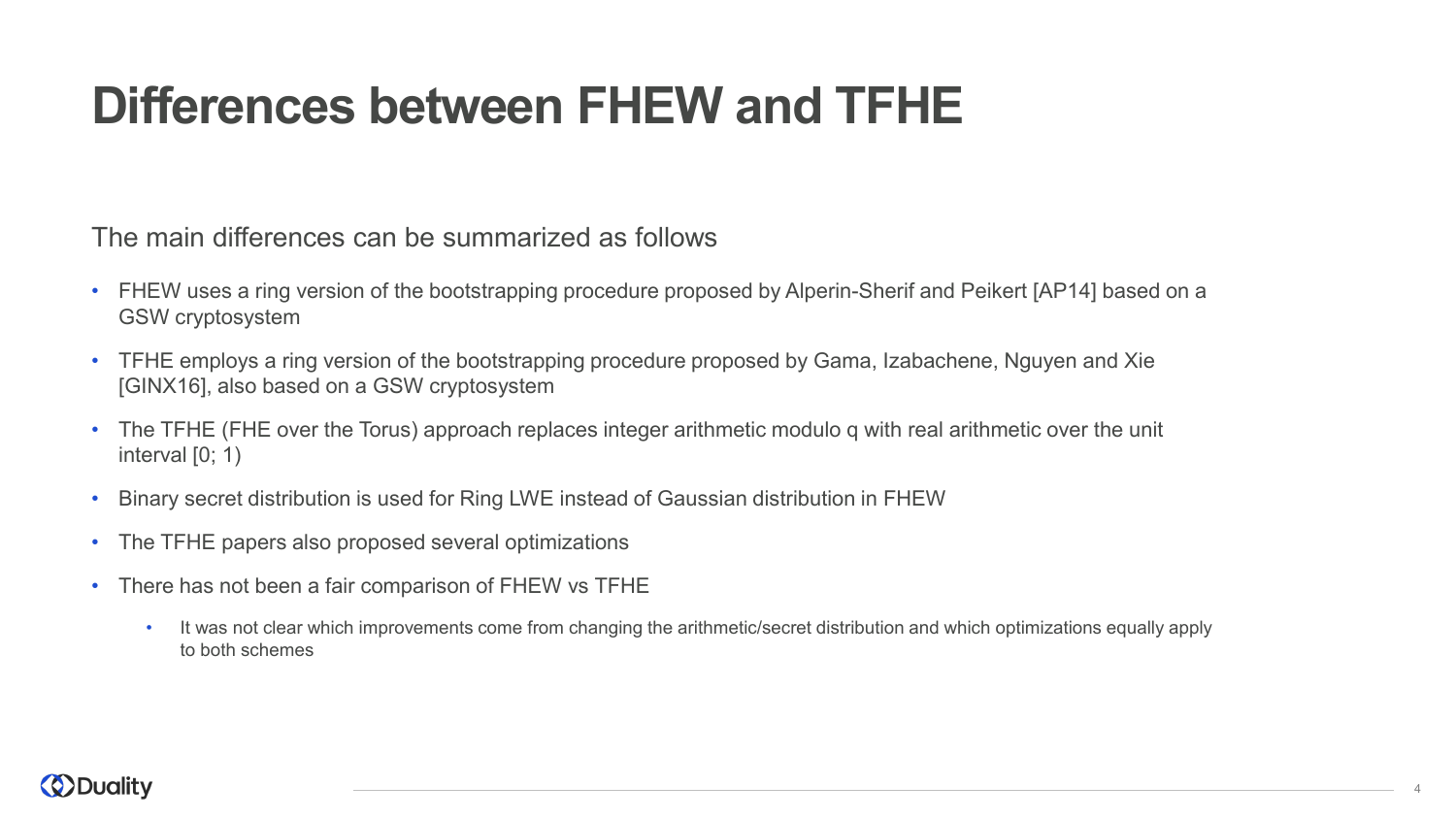# **Goals of our work**

The purpose of our work is twofold:

- Producing a standard-compliant version of the FHEW/TFHE cryptosystem, within the PALISADE lattice cryptography library, to enable the comparison of FHEW with the other main FHE schemes (e.g., BGV and BFV) currently considered for standardization.
	- Current community standard published at HomomorphicEncryption.org only includes uniform ternary, Gaussian, and uniform secret key distributions
	- The binary secret key distribution is not properly implemented in the LWE estimator, main tool to estimate the work factor for (Ring) LWE parameters; hence it is hard to get an accurate estimate of bits of security
- Implement (Ring LWE versions of) both bootstrapping procedures [AP14, GINX16] within the same (integer-based) FHEW cryptosystem, in order to better understand the relative merits of the two bootstrapping methods, and the differences between FHEW and TFHE.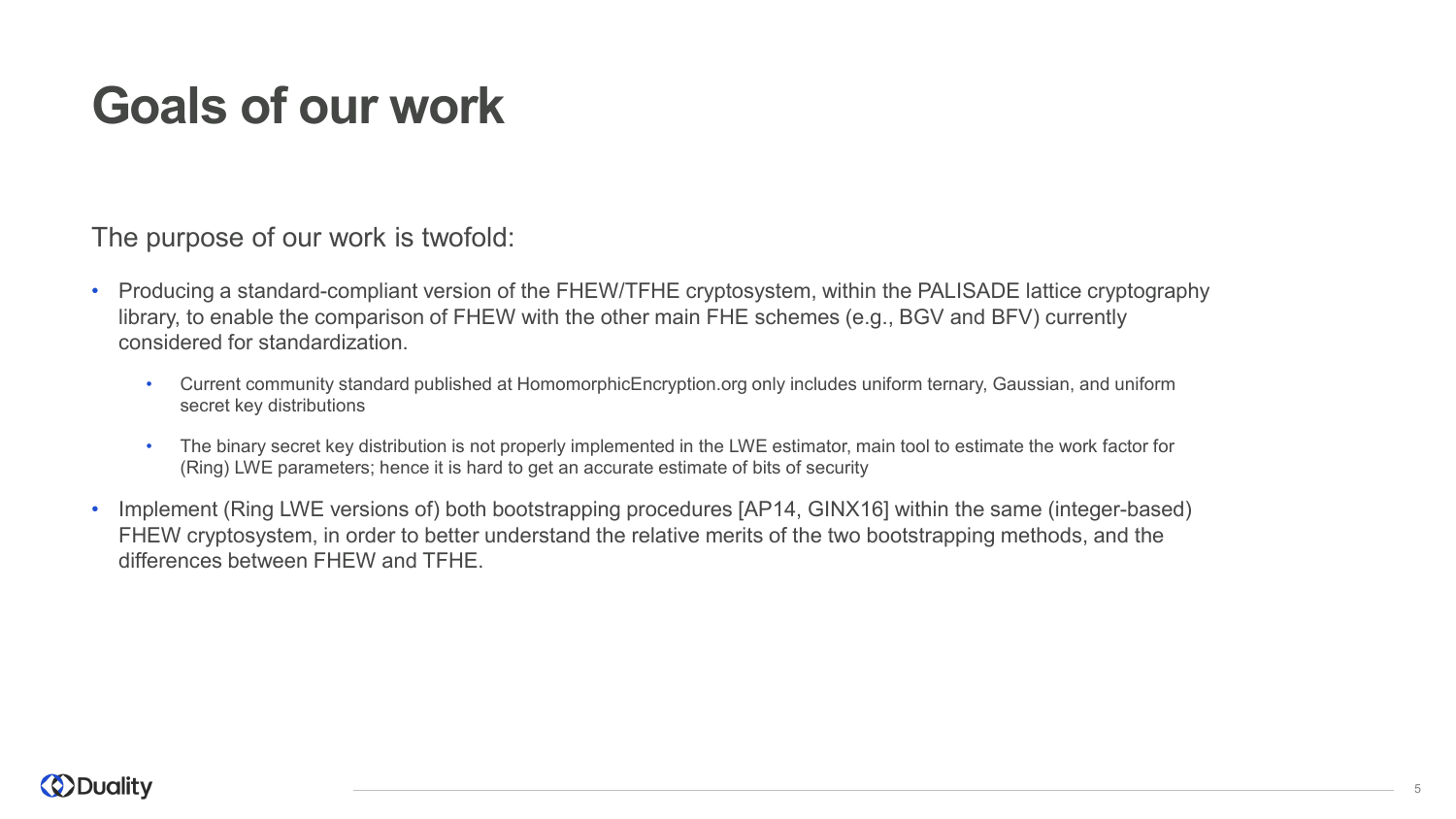### **Basic concepts**

- RLWE<sub>s</sub> $(m) = (a, as + e + m)$
- RLWE'<sub>S</sub> $(m)$  = RLWE<sub>S</sub> $(m)$ , RLWE<sub>S</sub> $(Bm)$ , RLWE<sub>S</sub> $(B^2m)$ , ..., RLWE<sub>S</sub> $(B^{k-1}m)$
- RGSW<sub>s</sub> $(m) = (RLWE'_{s}(-s \cdot m))$ , RLWE'<sub>s</sub> $(m)$
- Two products that will be important for the accumulator
	- RGSW  $\times$  RGSW  $\rightarrow$  RGSW
	- RLWE  $\times$  RGSW  $\rightarrow$  RLWE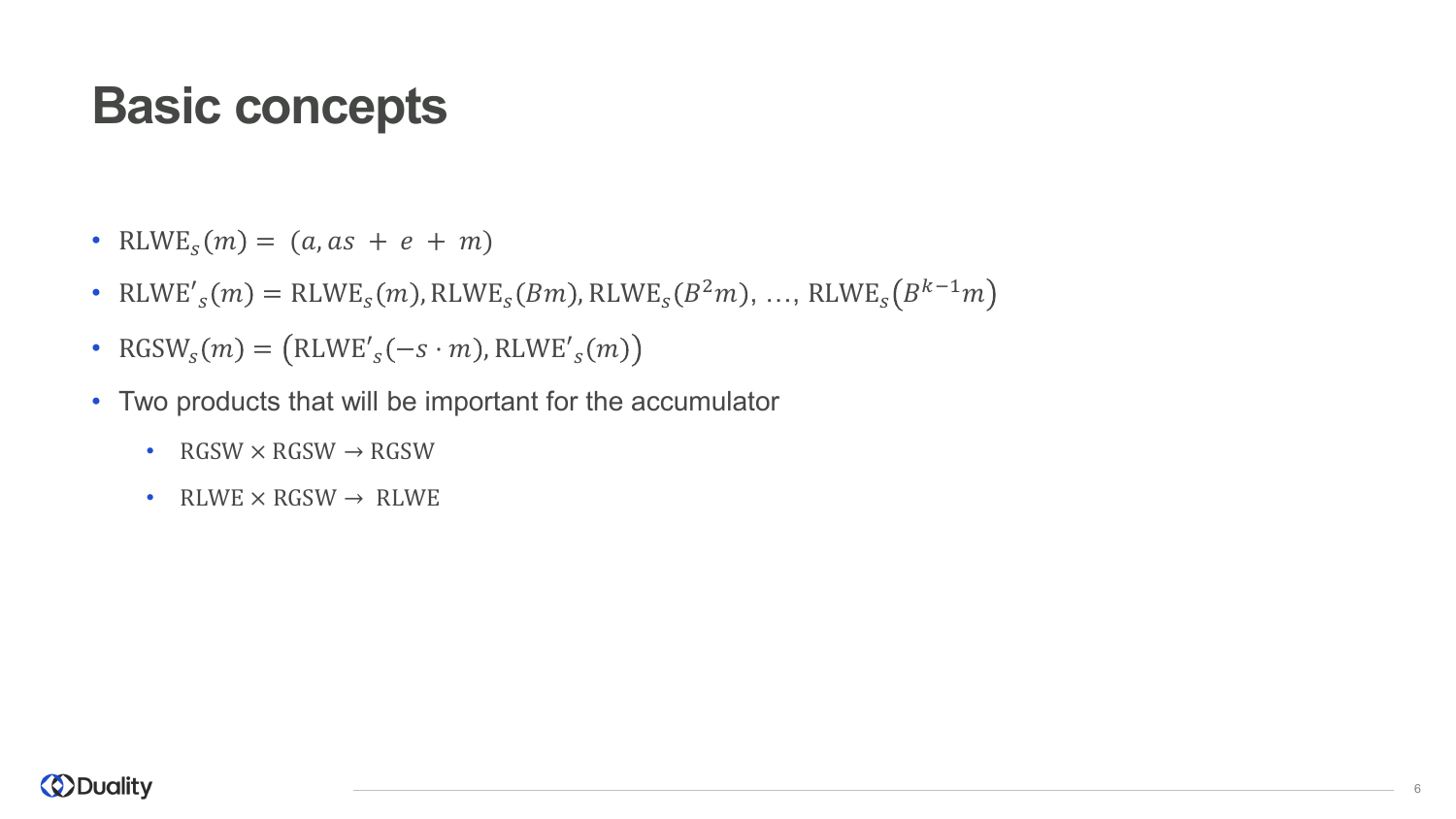# **High-level description of bootstrapping procedure**

Bootstrapping is implemented by means of a cryptographic accumulator ACC holding values from  $Z_a$  and supporting the following operations:

1. **Initialize**:  $\text{ACC} \leftarrow b$ , setting the content of ACC to any known value  $b \in Z_a$ 

2. **Update**: ACC  $\neq c \cdot E(s)$ , modifying the content of the accumulator from ACC[v] to ACC[v +  $c \cdot s$ ]

3. **Extract**:  $f(ACC)$ , returning an encryption  $E(f(v))$  of function f applied to the current content of the accumulator  $ACC[v]$ .

Using this cryptographic data structure with

 $ek = E(s) = (E(s_1), \cdots, E(s_n))$ 

as a bootstrapping (also called "evaluation" or "refreshing") key, the bootstrapping procedure is easily implemented by the pseudo-code Bootstrap( $ek = (E(s_i))_i$ ,  $(a, b)$ ):  $ACC \leftarrow b$ for  $i = 1, \ldots, n$  do  $c_i = -a_i \pmod{q}$ ACC  $\stackrel{+}{\leftarrow} c_i \cdot ek_i$ return  $f(ACC)$ 

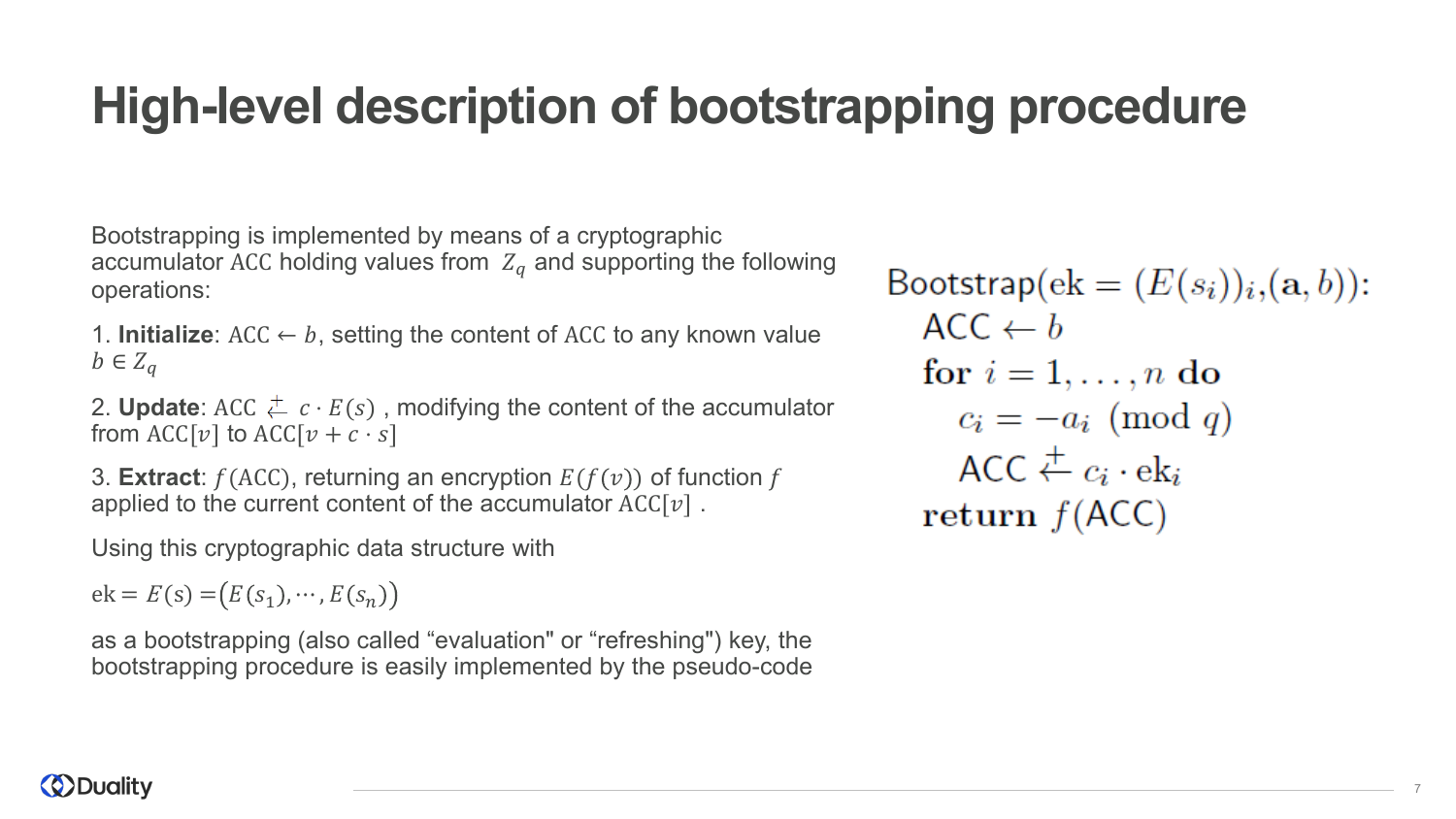### **AP bootstrapping procedure**

- The AP bootstrapping procedure [AP14] supports basic updates ACC  $\overset{+}{\leftarrow} c \cdot E(s)$  for arbitrary  $s \in R_a$ .
- Then,  $ACC \overset{+}{\leftarrow} c \cdot E(s)$  is implemented by providing (in the bootstrapping key) encryptions  $E(2^{i}s)$  of multiples of the secret key elements  $s$ , taking the binary expansion of  $c = \sum_i 2^j c_i$ , and then executing ACC  $\stackrel{+}{\leftarrow} c \cdot E(s)$  for all *i* such that  $c_i = 1$ .
- $\mathbf{Z}_{j,c_j}$  are encryptions of j-th digit for the encryption of each  $s_i$
- $B_r$  is the base for digits (choosing more than 2 improves the runtime)

Update $(c, {\{Z_{i,v}\}}_{i,v} = E(s))$ : for  $j = 0, ..., \log_{B_r} q - 1$  $c_j = |c/B_r^j| \mod B$ if  $c_i > 0$  $\mathsf{ACC}\leftarrow\mathsf{ACC}\diamond\mathbf{Z}_{i,c_i}$ return ACC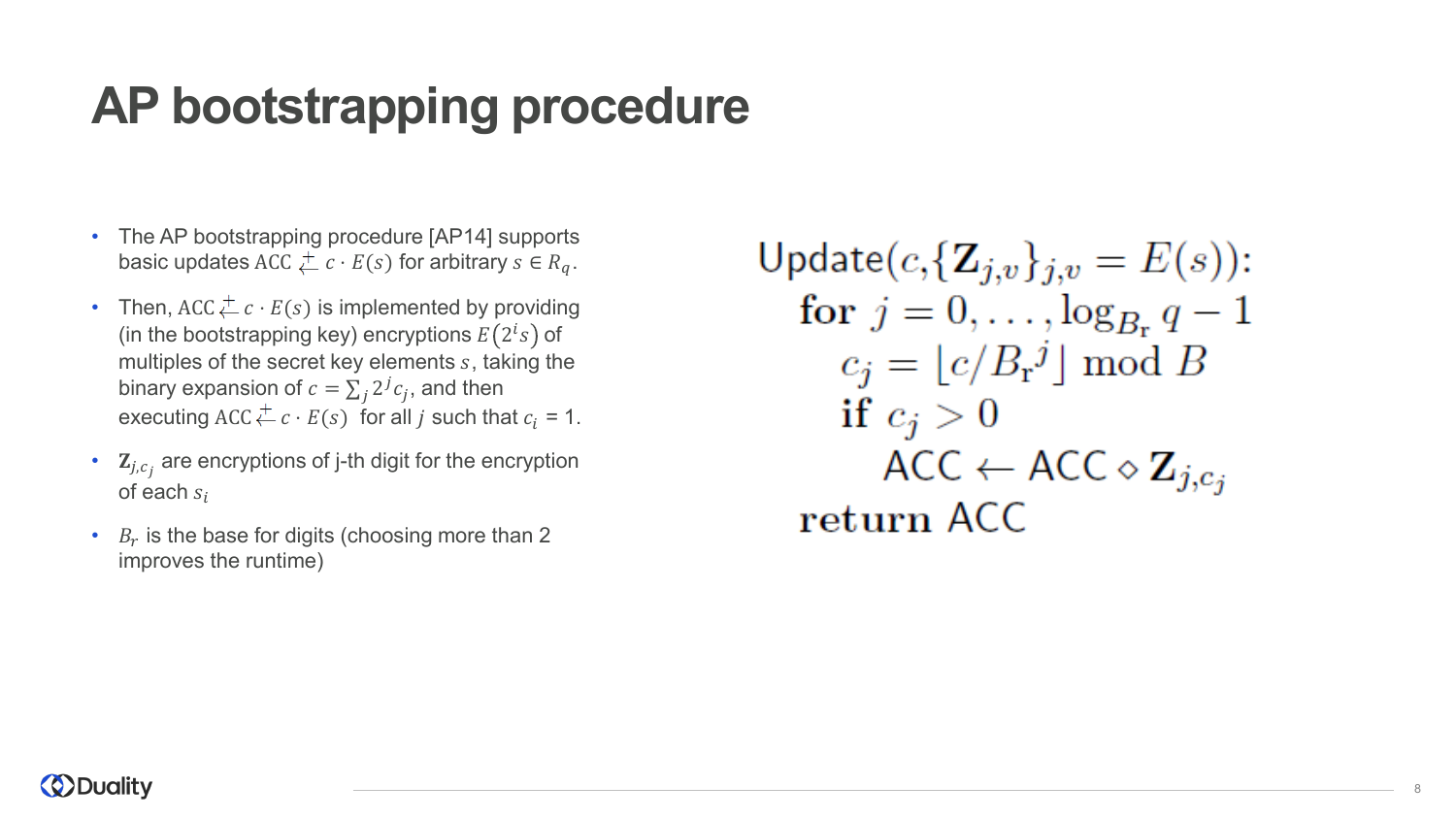### **GINX bootstrapping procedure (extended to arbitrary secrets)**

- The GINX bootstrapping procedure [GINX16] supports basic updates ACC  $\stackrel{+}{\leftarrow} c \cdot E(s)$  where c  $\in Z_a$  is arbitrary, but  $s = \{0,1\}$  is a single bit.
- For an arbitrary secret  $s = \sum_i 2^i c_i \in Z_q$ , one can execute ACC  $\stackrel{+}{\leftarrow} (2^l c) \cdot E(s)$  for all *i*.
- Arbitrary elements of  $Z_q$  can be expressed using  $U = \{1,2,4,\ldots, 2^{k-1}\}.$  For ternary secrets one can use  $U = \{1, -1\}$  or  $U = \{1, -2\}$  to make the representation unambiguous.

Update'(c, $\{Z_u\}_u = E'(t)$ ): for  $u \in U$  $\mathsf{ACC}\leftarrow\mathsf{ACC}+(X^{u\cdot c}-1)\left(\mathsf{ACC}\diamond\mathbf{Z}_u\right)$ return ACC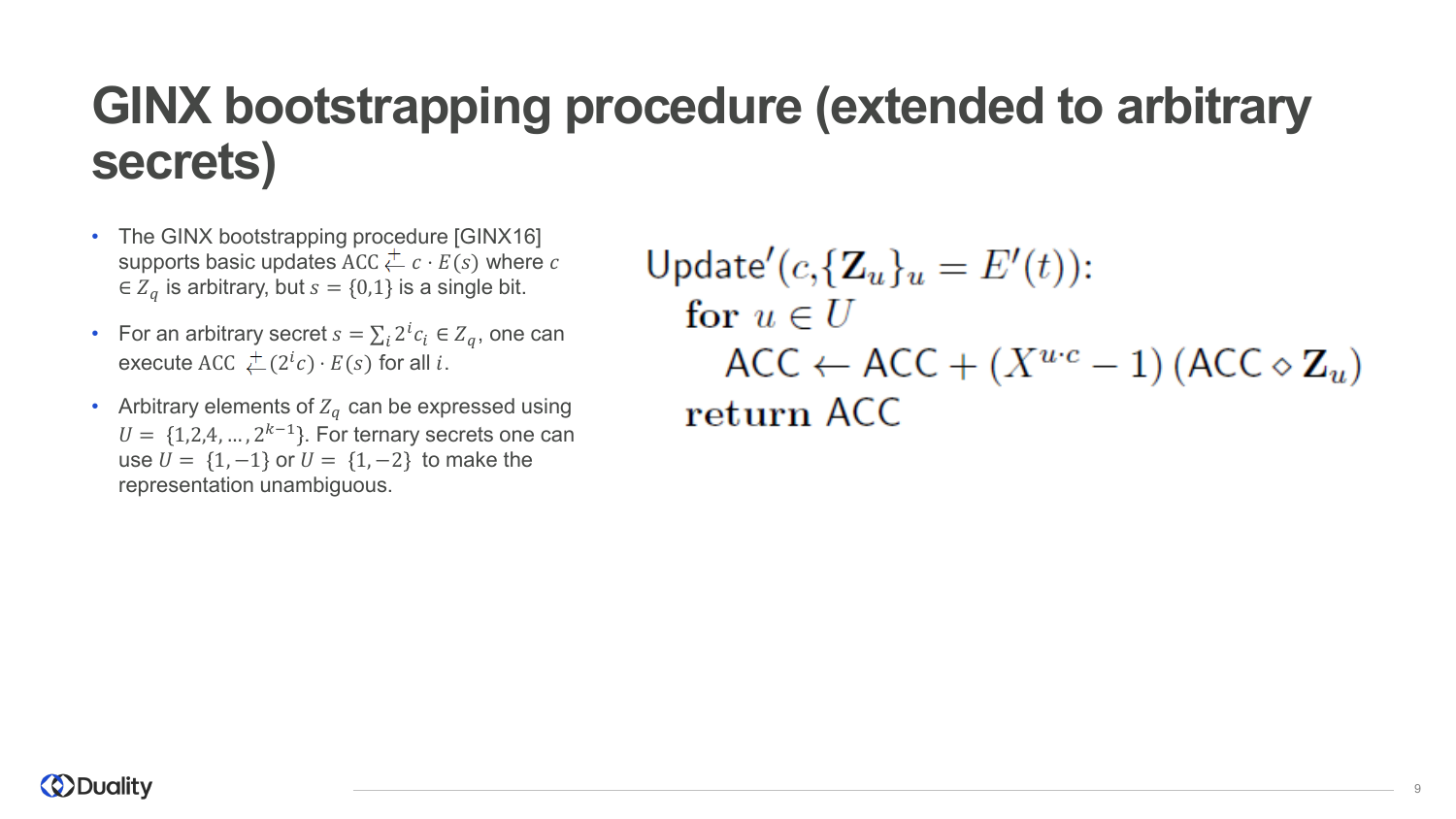# **Optimizations applicable to both FHEW and TFHE**

- The authors of [CGGI16] noticed that if multiplications are not needed, the product RGSW  $\times$  RGSW  $\rightarrow$  RGSW van be replaced with RLWE  $\times$  RGSW  $\rightarrow$  RLWE
	- Speed-up of 6x as compared [DM15]
- The extraction function  $f$  can be directly included in the Update step. This leads to a simpler and more efficient procedure.

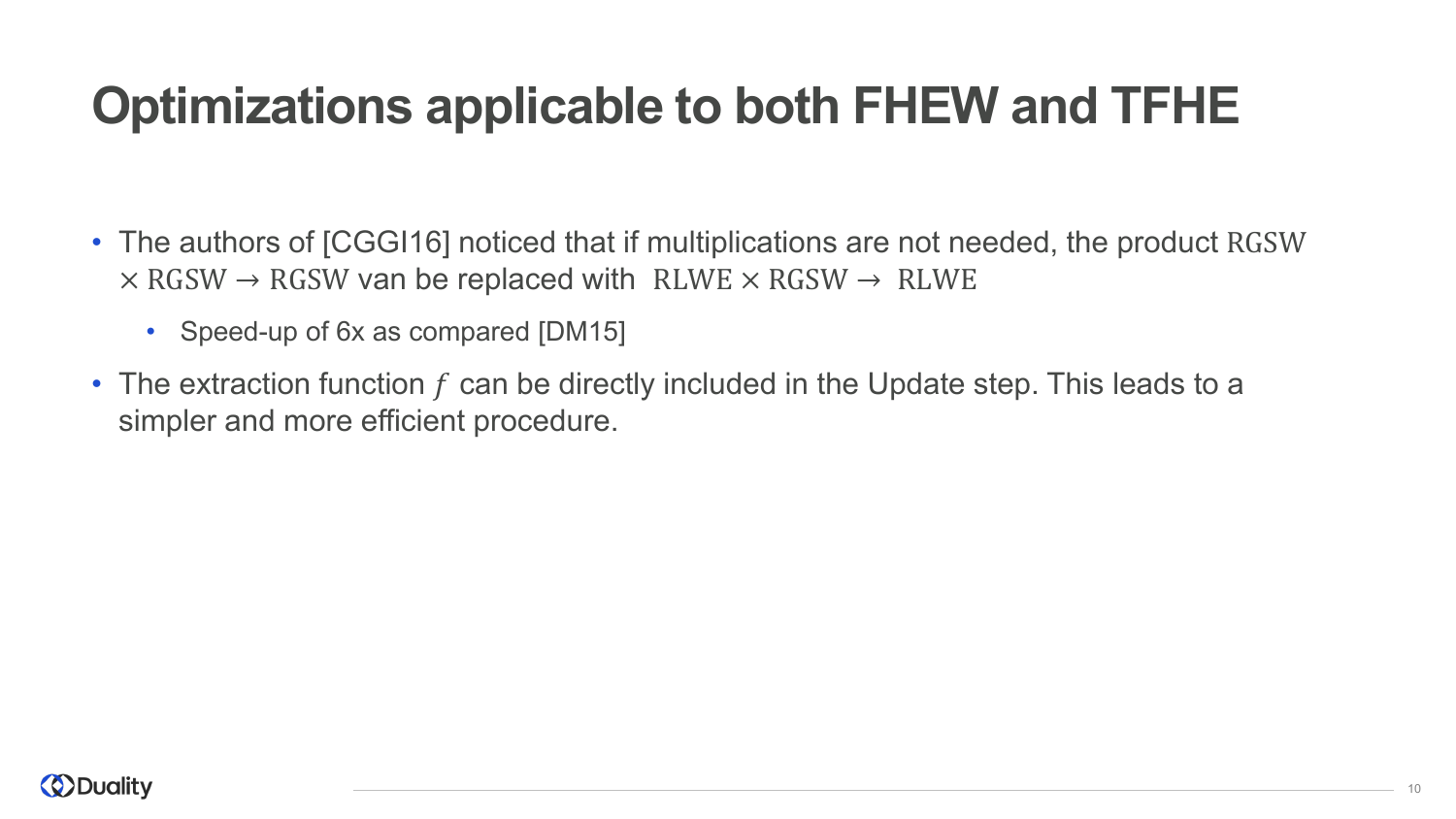# **Runtime complexity**

- Comparison of bootstrapping computational complexity of TFHE/GINX and FHEW/AP methods.
- All estimates of computational complexity are normalized to the AP complexity for  $B_r = 23$ ;  $d_r =$ 2; *q* = 512.
- "Gauss Pract." corresponds to the Gaussian secret key distribution with standard deviation = 3:19.
- "Gauss. Theor." to the case of  $\sigma = \sqrt{n}$ ; both secret key distributions are assumed to be bounded by  $12\sigma$ .

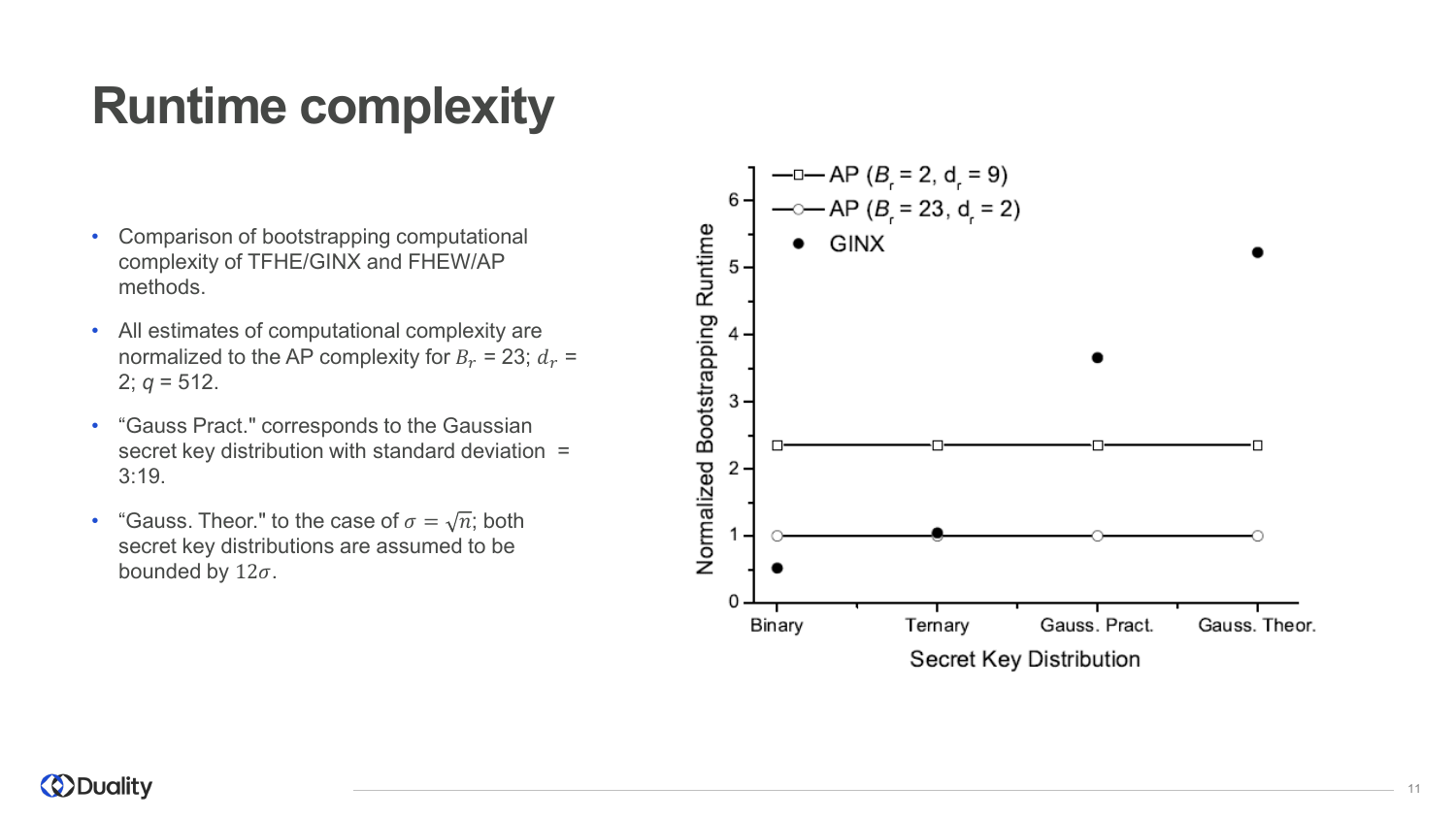## **Bootstrapping key size**

- Comparison of bootstrapping key size for TFHE/GINX and FHEW/AP methods.
- All estimates of computational complexity are normalized to the AP complexity for  $B_r = 23$ ;  $d_r =$ 2;  $q = 512$ .
- "Gauss Pract." corresponds to the Gaussian secret key distribution with standard deviation = 3.19.
- "Gauss. Theor." to the case of  $\sigma = \sqrt{n}$ ; both secret key distributions are assumed to be bounded by  $12\sigma$ .

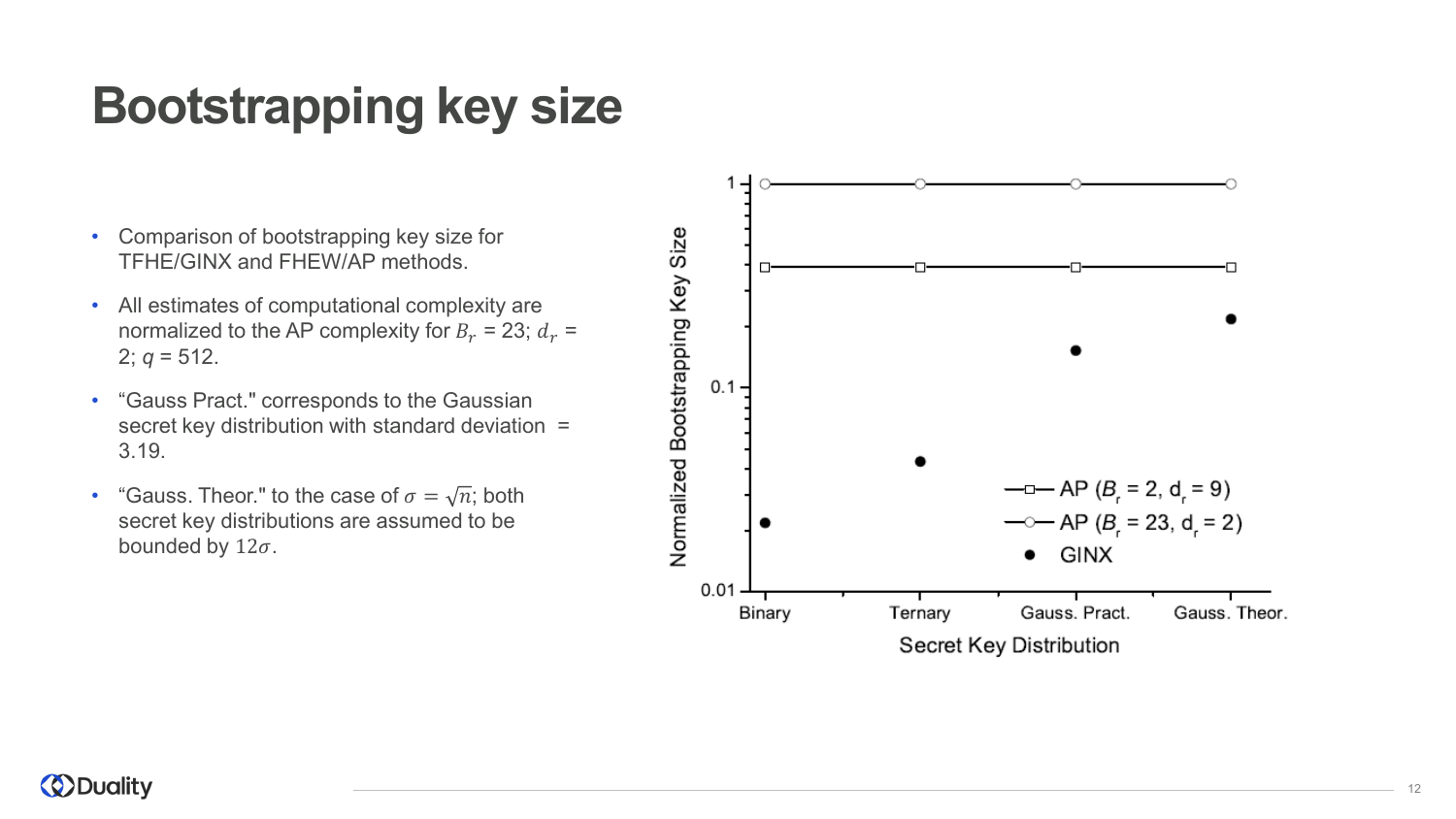#### **Parameter sets**

| Parameter Set      | $\pmb{n}$ | q    | Ν    | $\log_2 Q$ | $B_{\rm ks}$ | $B_{\bf g}$ | $B_{\rm r}$ | $P_{\rm AP}$ | $P_{\rm GINX}$ |
|--------------------|-----------|------|------|------------|--------------|-------------|-------------|--------------|----------------|
| <b>MEDIUM</b>      | 256       | 512  | 1024 | 27         | 25           | $2^9$       | 23          | $2^{-64}$    | $2^{-43}$      |
| STD <sub>128</sub> | 512       | 512  | 1024 | 27         | 25           | $2^7$       | 23          | $2^{-53}$    | $2^{-53}$      |
| $STD128$ AP        | 512       | 512  | 1024 | 27         | 25           | $2^9$       | 23          | $2^{-37}$    | $2^{-25}$      |
| STD <sub>192</sub> | 512       | 512  | 2048 | 37         | 25           | $2^{13}$    | 23          | $2^{-52}$    | $2^{-52}$      |
| STD256             | 1024      | 1024 | 2048 | 29         | 25           | $2^{10}$    | 32          | $2^{-57}$    | $2^{-33}$      |
| STD128Q            | 512       | 512  | 2048 | 50         | 25           | $2^{25}$    | 23          | $2^{-57}$    | $2^{-52}$      |
| STD192Q            | 1024      | 1024 | 2048 | 35         | 25           | $2^{12}$    | 32          | $2^{-100}$   | $2^{-100}$     |
| STD256Q            | 1024      | 1024 | 2048 | 27         | 25           | $2^{7}$     | 32          | $2^{-79}$    | $2^{-75}$      |

• Parameter sets for ternary secret distribution;  $P_{AP}$  and  $P_{GINX}$  are estimated upper bounds for decryption failure probabilities of FHEW/AP and TFHE/GINX, respectively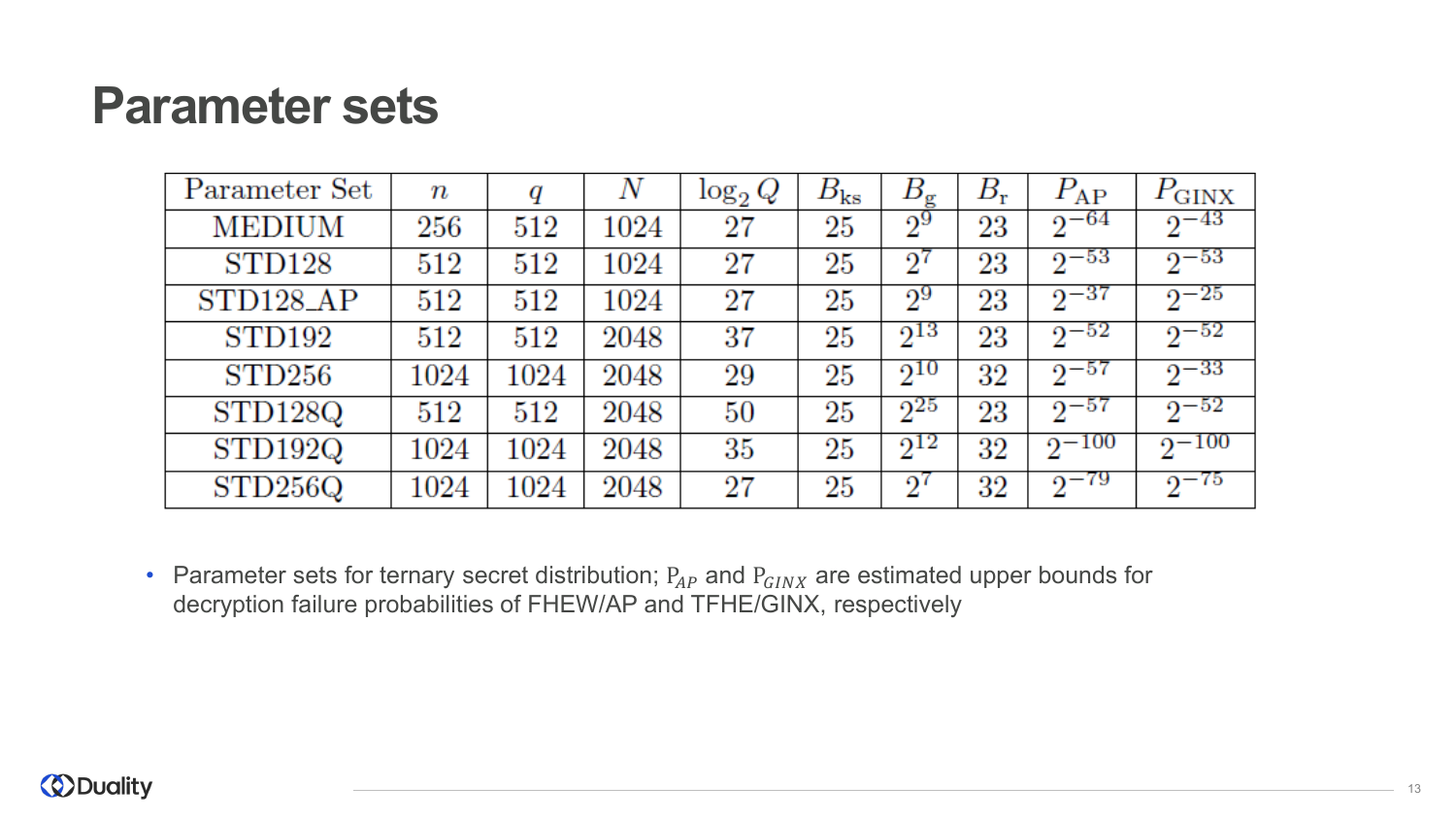#### **Experimental results**

| Parameter Set      | $AP$ [ms] | $GINX$ [ms] | KeySwitch [ms] |
|--------------------|-----------|-------------|----------------|
| <b>MEDIUM</b>      | 54        |             | 0.98           |
| STD <sub>128</sub> | 137       | 143         |                |
| $STD128$ AP        | 107       |             |                |

- Implementation was done in PALISADE v1.10.3
- Single-threaded results without AVX acceleration

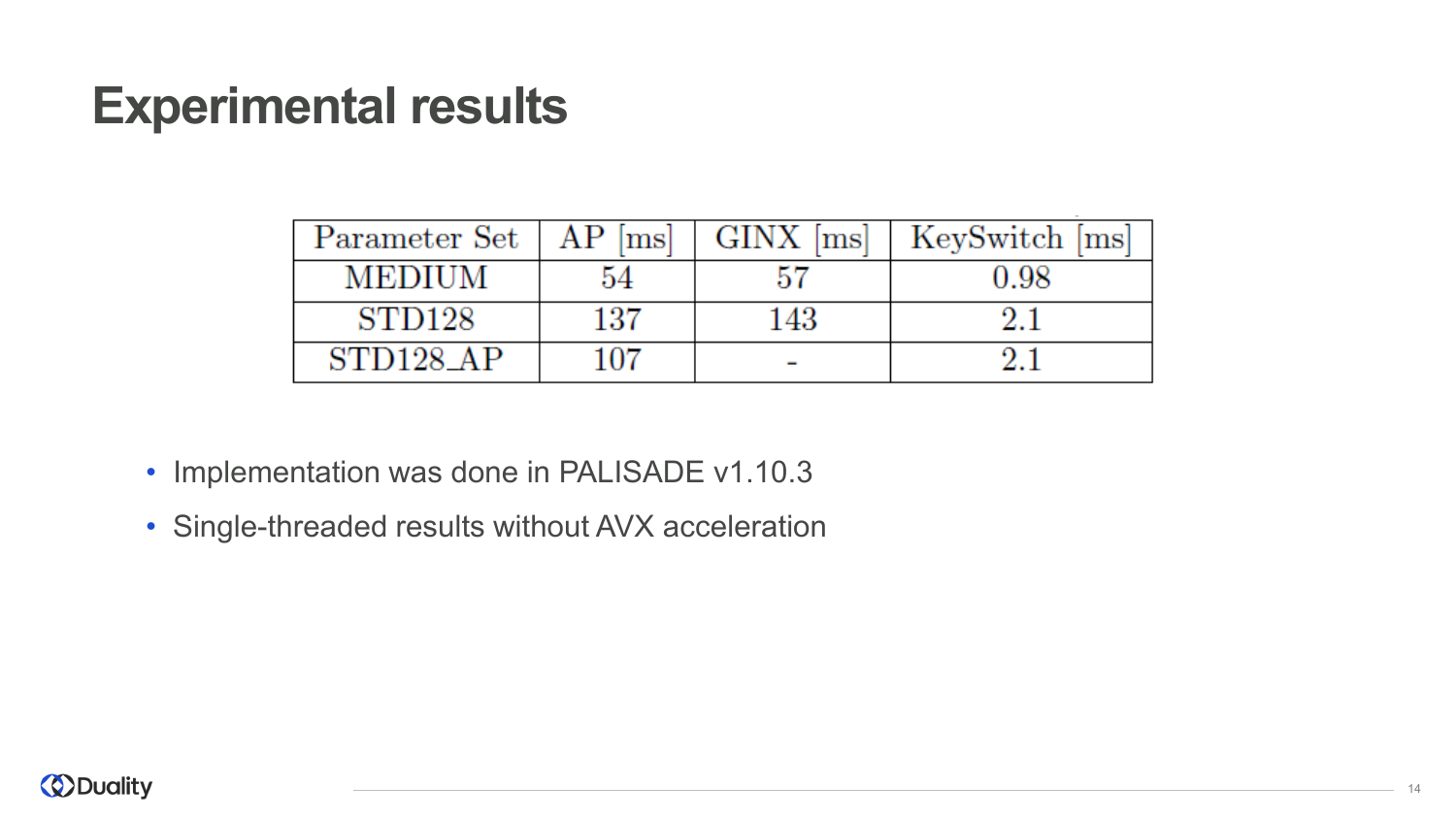# **Concluding remarks**

- We presented a theoretical comparison of the FHEW/AP and TFHE/ GINX cryptosystems for common secret key distributions. Our analysis suggests that the TFHE/GINX cryptosystem is more efficient for binary and ternary secret key distributions while the AP bootstrapping provides better computational complexity for Gaussian secret key distributions. We also provide an opensource implementation of both cryptosystems in PALISADE.
- The implementation presented here did not use AVX acceleration. One of our future goals is to utilize Intel HEXL acceleration to improve the runtime. Intel HEXL is already integrated into PALISADE but has not been optimized for FHEW/TFHE.
- Our analysis suggests that the cost of going from binary to ternary uniform ternary secret distribution is about 3.3x. In other words, the prior best runtime in TFHE is expected to be increased from 13 ms to roughly 43 ms.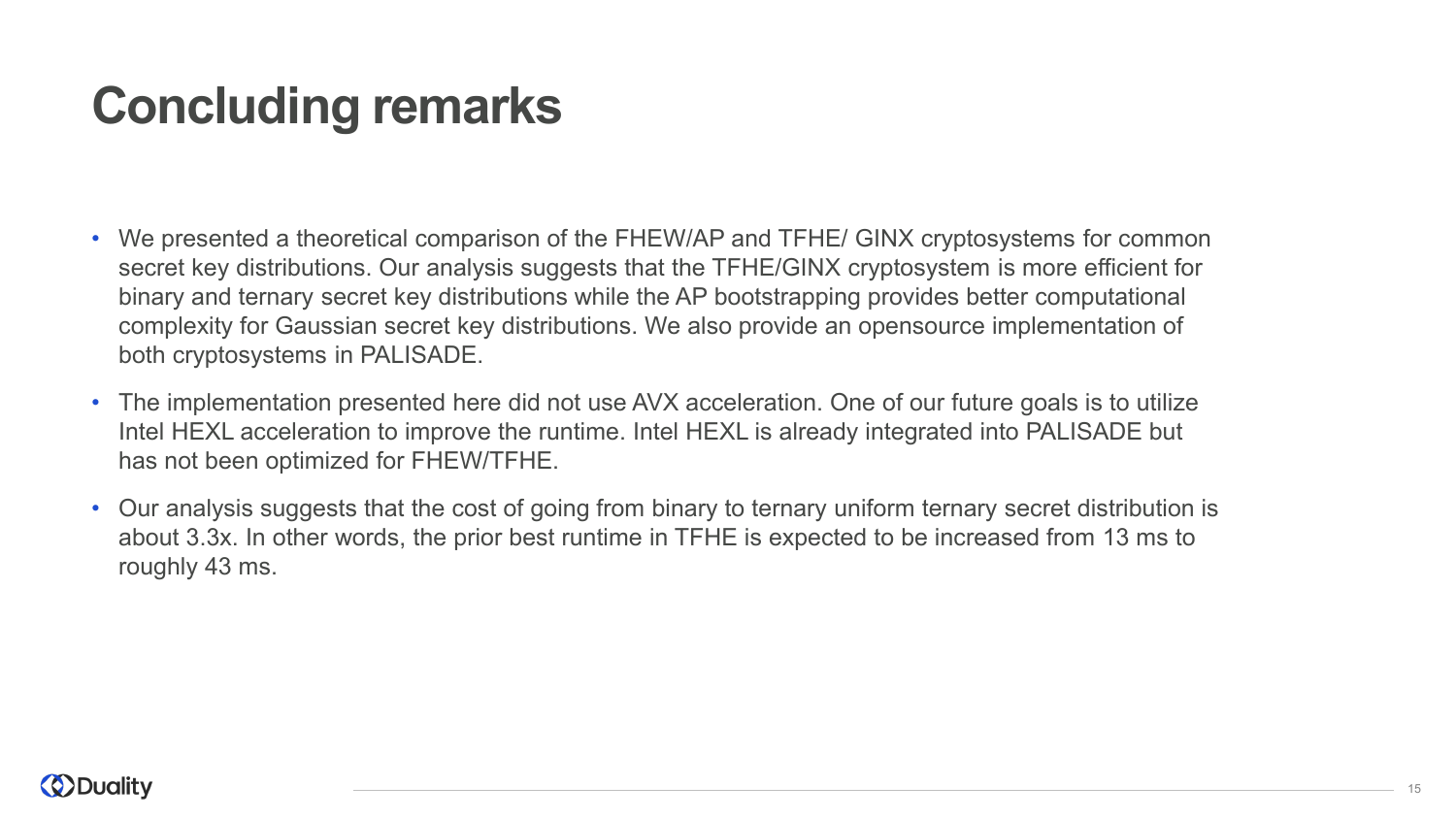